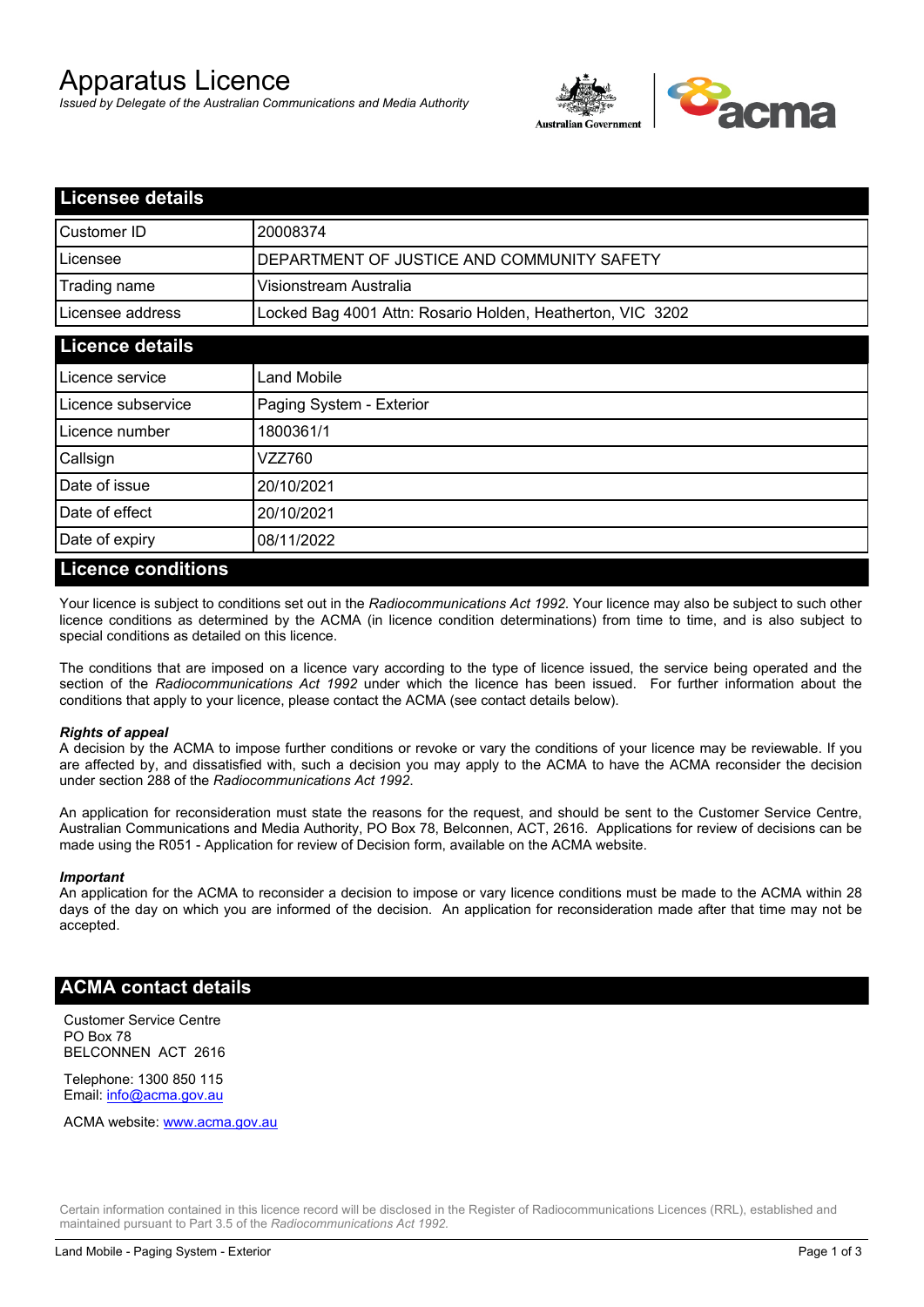## **Advisory Notes applying to licence no.: 1800361/1**

Conditions applicable to the operation of Paging System station(s) authorised under this licence can be found in the Radiocommunications Licence Conditions (Apparatus Licence) Determination and the Radiocommunications Licence Conditions (Land Mobile Licence) Determination. Copies of these determinations are available from the ACMA and from the ACMA home page (www.acma.gov.au).